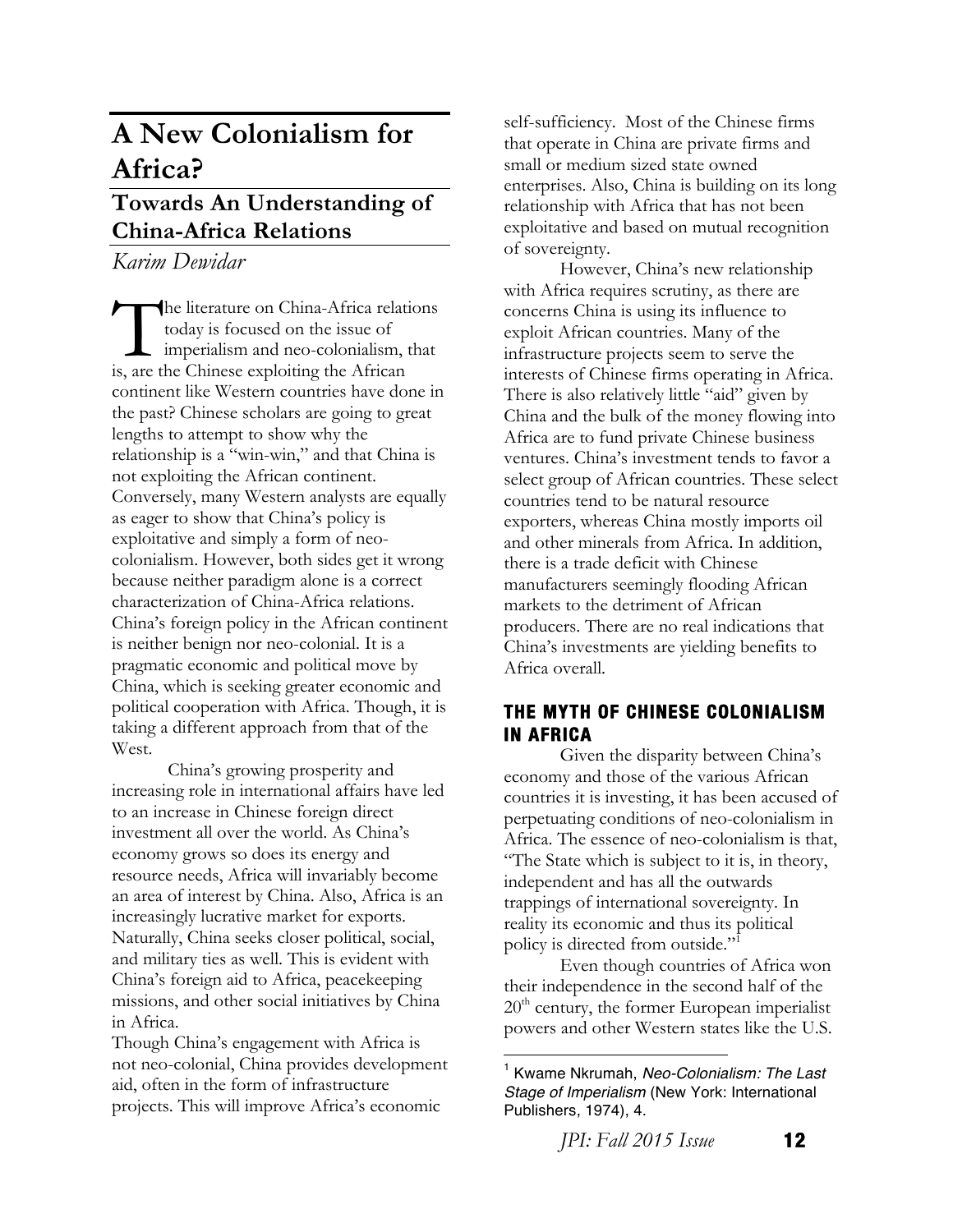have retained elements of old colonial arrangements. Many Western companies dominate the key African industries of mineral extraction and agriculture. Also, many African states remain dependent on aid and investment from Western countries just to provide basic services. Much of this aid places conditions on the recipients such as policies of economic and political liberalization. One of the most famous example being the "structural readjustment policies" that the International Monetary Fund imposes on African states that receive supports. Most former colonies rely solely on natural resource exports and cannot make the leap to more developed and self-sufficient economies. The end result is that former colonies, despite being "free," remain no more independent now than as colonies.

China's interest in Africa is not new and has never included colonialism in the traditional sense. There are records of Chinese-African trading dating back to the Tang Dynasty (A.D. 618-907), but it was under the Ming Dynasty in the 13th century that saw Chinese penetration of the African continent.<sup>2</sup> Admiral Zheng led expeditions to Africa's east coast on various occasions, primarily parts of modern day Somalia and Kenya.<sup>3</sup> The Chinese Emperor used these "Treasure Fleets" to project China's wealth and power. The early Chinese diaspora came neither as conquerors nor immigrants.<sup>4</sup> Contemporary China-Africa relations are built upon these early interactions, which are relatively benign when looking at European settlement of Africa.

During the Cold War, China's policies were guided both by their geopolitical struggle

 

with the Soviet Union and a genuine interest in "south-south" solidarity. In the 1950's China went on a "charm offensive," which was guided by its 5 Principles of Peaceful Coexistence. Though at its core, China's diplomacy emphasized the sovereignty of African nations that were targets for U.S. and Soviet Cold War interventions. Having suffered from foreign occupations during the Century of Humiliation, China especially sympathized with Africa, which was still largely colonized. By the 1960s, with the creation of the Afro-Asian Solidarity Organization, the continent had become an essential part of Chinese foreign policy.<sup>5</sup> All throughout the Cold War, China supported independence movements and revolutions such as: Algeria's FLN, the Mozambique Liberation Front, and Angola's UNITA (National Union for the Total Independence of Angola) in Angola. China's foreign policy also included economic assistance. Egypt was offered a \$5 million trade credit during the Suez Crisis<sup>6</sup> and in 1964 provided an \$80 million interest-free loan to cover the cost of Chinese goods and services.<sup>7</sup> China also funded the construction of a railway connecting Tanzania and Zambia in 1976.<sup>8</sup> China's African policies were not only motivated by ambition to overtake the Soviet Union as the leader of the Communist Revolution, but also by the desire to help liberate the oppressed. In 2006, President Hu Jintao articulated China's Principles for engagement with Africa and is almost no different than the 5 Principles articulated by Premier Zhou Enlai in 1955.

The winding down of the Cold War led to the U.S. and the Soviet Union to shift their attention away from the Sub Saharan region and more towards the Middle East. In

 

*JPI: Fall 2015 Issue* **13** 

<sup>2</sup> David Shinn and Joshua Eisenman, *China and Africa: A Century of Engagement* (Philadelphia: University of Pennsylvania Press, 2012), 17. <sup>3</sup> Marcus Power, et al, *China's Resource Diplomacy in Africa: Powering Development?*  Great Brittan: Palgrave Macmillan, 2012), 30. <sup>4</sup> David Shinn and Joshua Eisenman, *China and Africa: A Century of Engagement*, 22.

<sup>5</sup> Shinn and Eisenman, *China and Africa: A Century of Engagement*, 34.<br><sup>6</sup> *Ibid*, 35.<br><sup>7</sup> *Ibid*, 230.<br><sup>8</sup> Power, et al, *China's Resource Diplomacy in* 

*Africa: Powering Development?*, 48.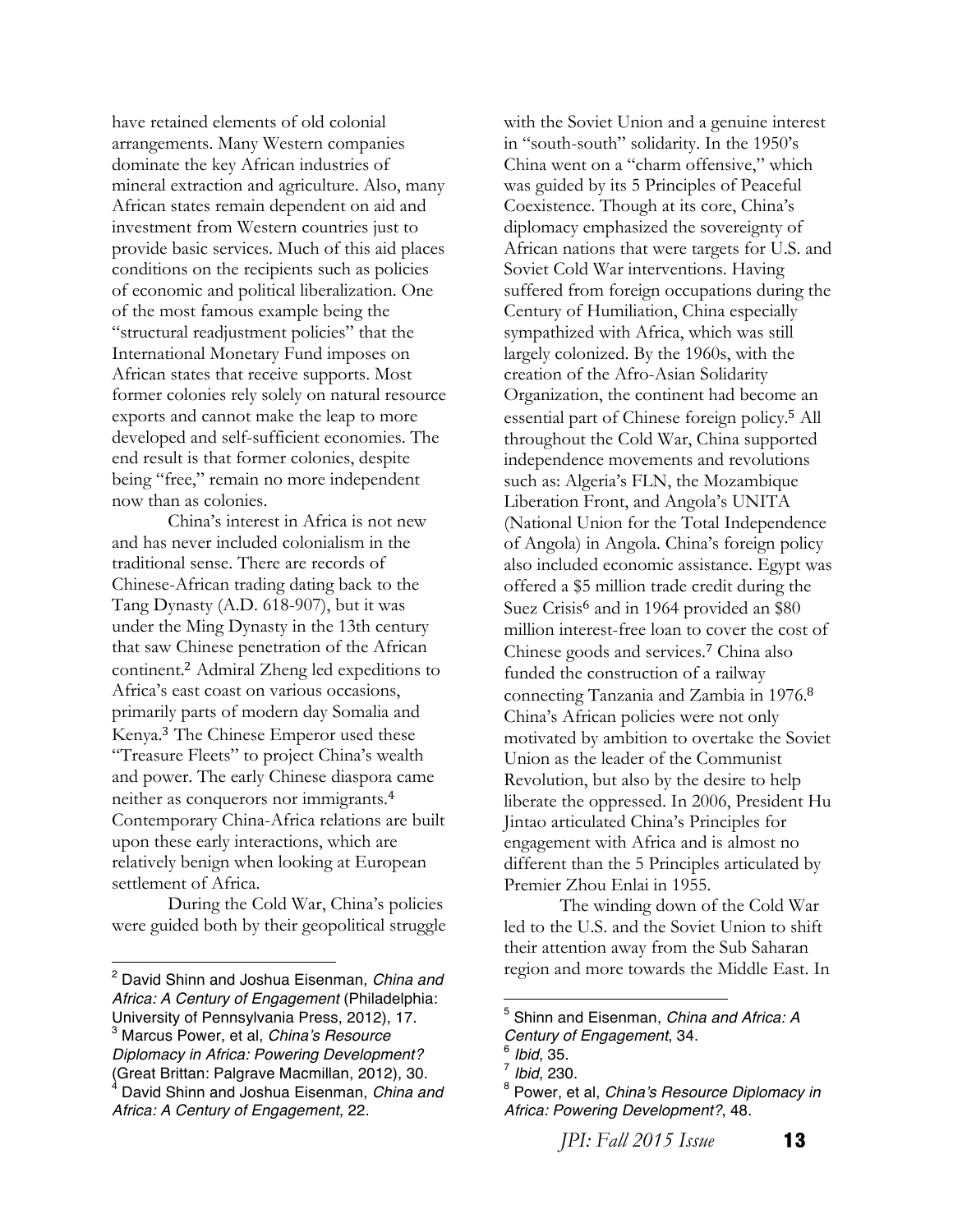1996, President Jiang Zemin visited Ethiopia and laid out China's African policy approach. It was a 21 point proposal, but the key themes for China's engagement with Africa were: respecting sovereignty, seeking of mutually beneficial economic development, promoting African cooperation-unity, and building a long term friendship.<sup>9</sup> In 2000, China's Ministry of Foreign Affairs created the Forum on China-Africa Cooperation (FOCAC) as a mechanism for facilitating this new relationship.<sup>10</sup>

Contrary to popular belief, the majority of Chinese firms that invest or trade abroad are privately owned and thus they are not just arms of the Chinese state that can be used to affect geopolitics. About 70% of China's total outward foreign direct investments consist of joint ventures; collaborations between Chinese firms and private foreign firms.<sup>11</sup> That is, all the trade and commercial activities taking place are being facilitated predominantly by private firms on both ends. According to China's Export-Import Bank, of the 800 large companies operating in Africa in 2006, 85% are privately owned.<sup>12</sup> Rather than collaborate to implement a grand strategy for China on the African continent, the interests of private firms vary as they compete for market share. Those accusing China of trying to dominate the African continent presume its trade is being carried out by large state owned enterprises. This assumption is wrong because most of the Chinese firms in Africa are "small and medium sized enterprises," both private and government owned.<sup>13</sup> Companies run by

 

provincial and local jurisdictions also invest in Africa.<sup>14</sup> Although encouraged by the central government's "going out strategy" in the 90's, these state owned firms are not merely pawns for the central government. They compete with other smaller state owned firms and ultimately are out to make money; they are not concerned with wider geopolitical objectives of the China central government.<sup>15</sup> This fragmented and competitive environment for SMEs is a stark contrast from the perception that many have of Chinese enterprise in Africa, namely large oil companies like Sinopec. Chinese firms in Africa do not constitute a monolithic bloc of state owned enterprises.

Another mischaracterization of China-Africa relations is the Chinese diaspora, often used to support the argument that China is undertaking some colonial venture in Africa. There are about one million Chinese natives in Africa today, many of them having come over during the last decade.<sup>16</sup> Although some are wealthy businesses owners or professionals, the majority are petty merchants, shopkeepers, and farmers.<sup>17</sup> They predominantly come from interior provinces like Henan or from coastal areas with tough job markets like Fujian and Guangdong.<sup>18</sup> Many of those interviewed by journalist Howard French, who traversed Africa seeking to learn more about the Chinese diaspora, complained about being squeezed out of China, both economically and socially.<sup>19</sup> French remarks that they are like ambitious frontiersmen. There is no evidence to show

*JPI: Fall 2015 Issue* **14** 

<sup>9</sup> Shinn and Eisenman, *China and Africa: A Century of Engagement*, 47. <sup>10</sup> Larry Hanauer and Lyle Morris, *Chinese* 

*Engagement In Africa: Drivers, Reactions, and Implications for U.S. Policy* (Washington, D.C.: Rand Corporation, 2014), 20.<br><sup>11</sup> Power, et al, *China's Resource Diplomacy in* 

*Africa: Powering Development?,* 112.

<sup>12</sup> Shinn and Eisenman, *China and Africa: A Century of Engagement* 129. <sup>13</sup> *Ibid*.

<sup>&</sup>lt;sup>14</sup> Ibid.<br><sup>15</sup> Power, et al, *China's Resource Diplomacy in*<br>Africa: Powering Development?, 236. *Africa: Powering Development?,* 236. <sup>16</sup> Howard French, *China's Second Continent: How A Million Migrants Are Building a New Empire in Africa* (New York City: Vintage Books,

<sup>2014),</sup> 4. <sup>17</sup> *Ibid*. <sup>18</sup> *Ibid.,* 25. <sup>19</sup> *Ibid.,* 31.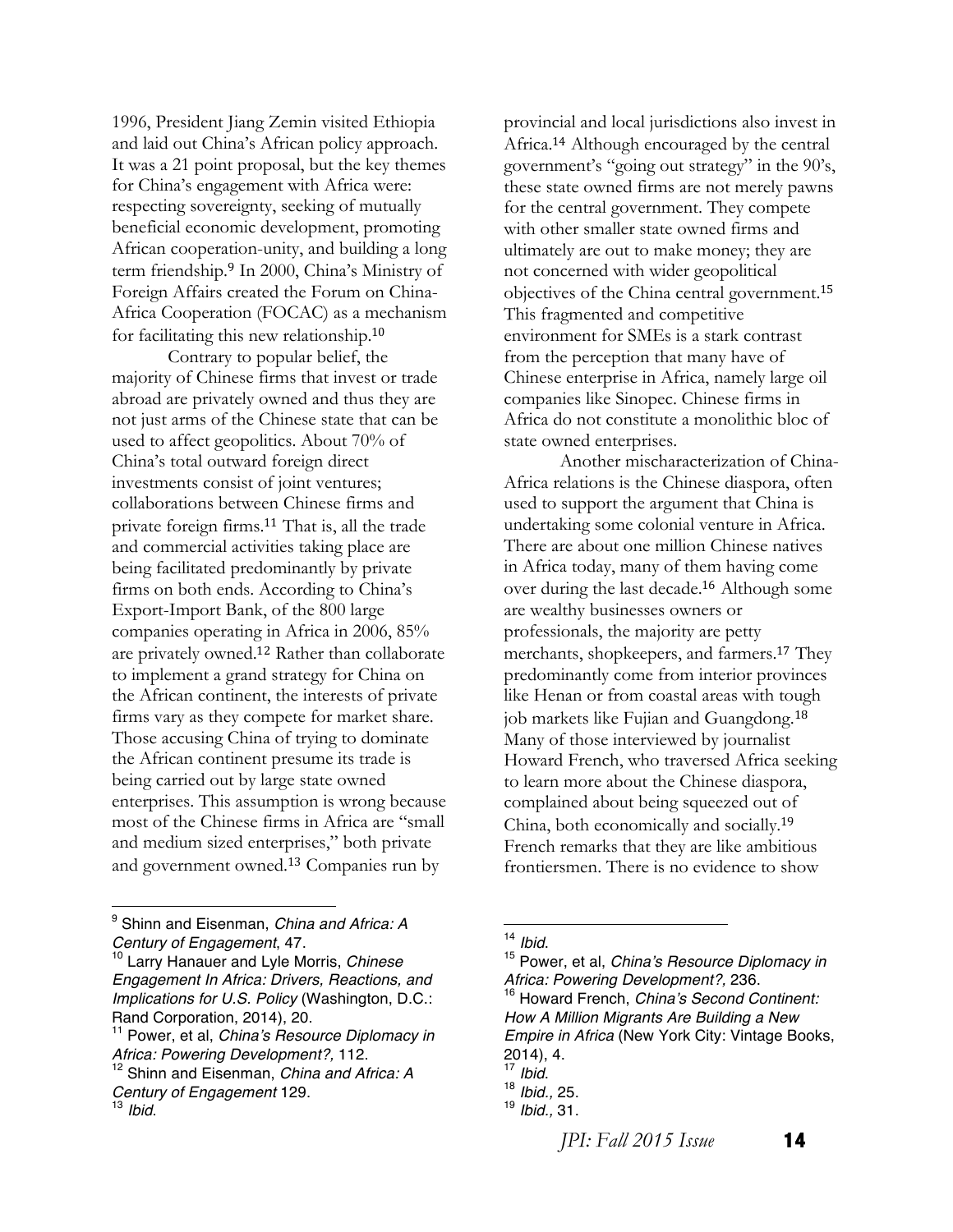that this is the result of a policy by the central government to encourage travel to Africa.

#### **IS CHINA'S RELATIONSHIP WITH AFRICA REALLY A "WIN-WIN?"**

To decipher what China's intentions are on the African continent, the Chinese policy of giving "aid" needs to be distinguished from its foreign direct investment. Both Chinese officials and Western critics alike talk about the two interchangeably, but they are distinct. Foreign aid, which comes from China's Central government, has always been part of China-Africa relations. China officially provides 8 types of foreign aid: complete projects, goods and materials, technical cooperation, human resource development cooperation, medical assistance, emergency humanitarian aid, volunteer programs, and debt relief.<sup>20</sup>

The problem is that the amount of aid given is relatively small. In 2012 alone, the U.S. provided \$7.08 billion in development assistance to African countries.<sup>21</sup> This does not even include World Bank financing. As of 2009, the cumulative-historical aid given to African countries by China was no more than \$25 billion.<sup>22</sup> Between 2001 and 2007 alone, China invested \$15.6 billion in Sub Saharan Africa's oil and mineral sector.<sup>23</sup> To cover the economic imperative of its relationship with Africa, China frequently highlights its aid programs instead. Indicative of China's tendency to pass off lucrative commercial

 

<sup>22</sup> Fred Dews, "8 facts about China's investments in Africa," *Brookings,* 3/20/2014, http://www.brookings.edu/blogs/brookingsnow/posts/2014/05/8-facts-about-chinainvestment-in-africa. <sup>23</sup> Shinn and Eisenman, *China and Africa: A* 

endeavors as a form of aid are Special Economic Zones. These are geographic areas equipped with infrastructures and liberalized business laws to attract foreign investment.<sup>24</sup> These privately managed free trade zones often cater to the needs of Chinese firms more than anything else.<sup>25</sup>

A misperception perpetuated by China is that it is interested in trading and with the entire African continent. Chinese policy in Africa is presented as an endeavor to benefit to Africa as whole. Take for example a 2006 white paper on China's African policy. One of the objectives it stated is, "Mutual benefit, reciprocity and common prosperity. China supports African countries endeavor for economic development and nation building, carries out cooperation in various forms in economic and social development, and promotes common prosperity of China and Africa."<sup>26</sup>

Though in reality, trade is highly concentrated with just a few countries. China's top African trading partners are: Angola, South Africa, Sudan, Nigeria, and Egypt.<sup>27</sup> About 75% of China's total imports, namely oil and minerals, come from Angola and South Africa alone.<sup>28</sup> Over 40% of China's exports go to just three African countries: Egypt, Nigeria, and South Africa.<sup>29</sup> The much-discussed Special Economic Zones are being set up in just 7 countries: Zambia [which is getting 2], Mauritius, Egypt, Zambia,

<sup>&</sup>lt;sup>20</sup> *Ibid.*<br><sup>21</sup> George Ingram, "U.S. Development Assistance and Sub-Saharan Africa," *Brookings*,

<sup>3/20/2014,</sup> 

http://www.brookings.edu/research/reports/2013/ 04/us-development-assistance-engagementafrica-ingram.

*Century of Engagement*.

<sup>24</sup> Robert Rotberg, *China into Africa: Trade, Aid, and Influence* (Cambridge: Brookings Institution Press, 2008), 137. <sup>25</sup> *Ibid.* 141. <sup>26</sup> Shinn and Eisenman, *China and Africa: <sup>A</sup>*

*Century of Engagement*, 50. <sup>27</sup> Christopher Alessi and Beina Xu, "China in

Africa," *Council on Foreign Relations*, 4/27/2015, http://www.cfr.org/china/china-africa/p9557 . <sup>28</sup> Larry Hanauer and Lyle Morris, *Chinese* 

*Engagement In Africa: Drivers, Reactions, and Implications for U.S. Policy* (Washington, D.C. : Rand Corporation, 2014) ,29. <sup>29</sup> *Ibid.*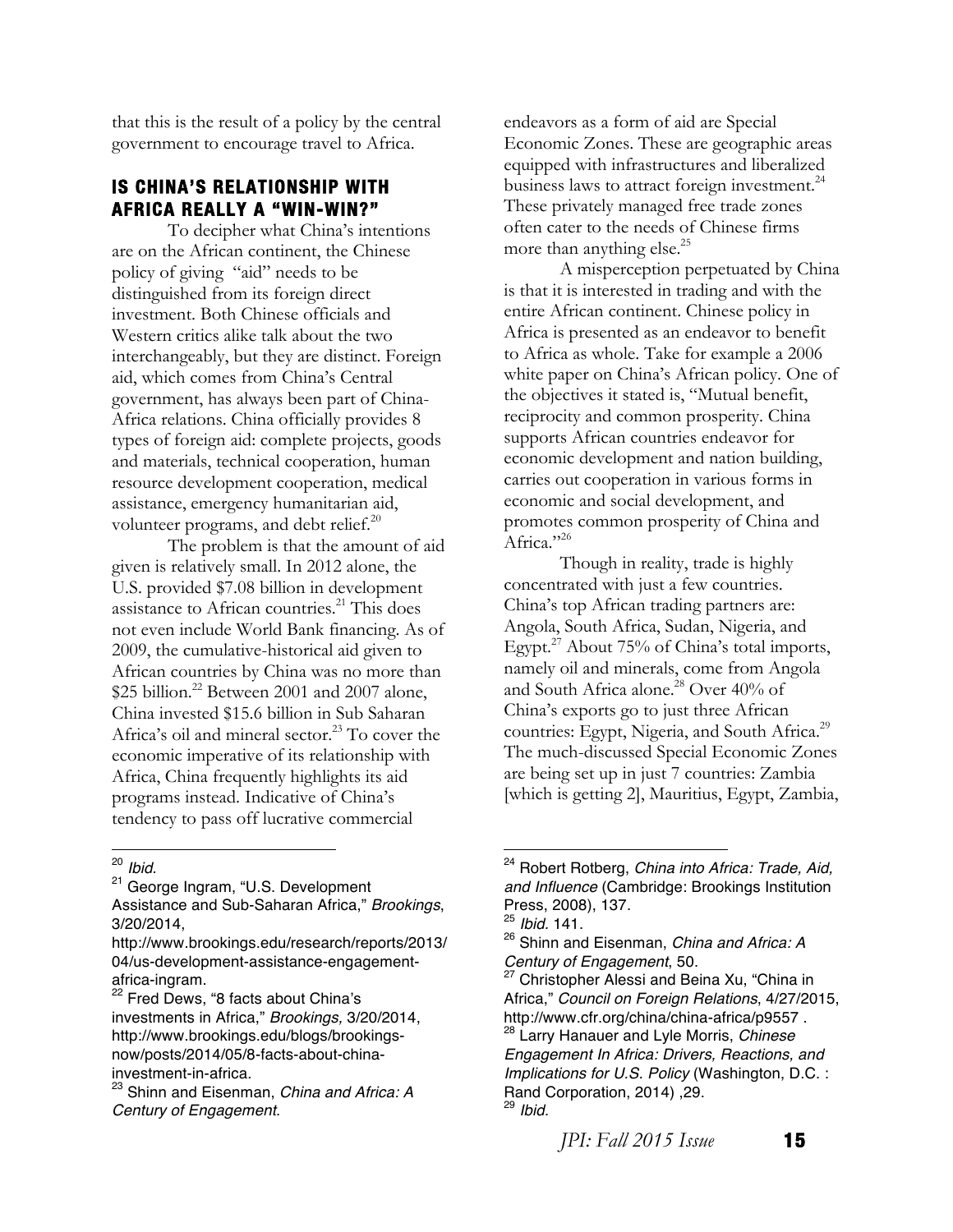Nigeria, Tanzania, and Ethiopia.<sup>30</sup> Thus, China's trading partners make a small portion of the continents 54 countries.

China has vigorously argued that it is not primarily interested in Africa's natural resources, namely oil, though the numbers make a compelling case against them. By 2009 80% of China's imports from Africa consisted of petroleum products and metals, for example, copper.<sup>31</sup> Not surprisingly, 4 of Africa's top 5 exporters to China primarily export oil and other minerals. Though oil makes up the largest proportion, accounting for 64% of China's total imports from Africa.<sup>32</sup> China used to be an energy selfsufficient country, but in 1993 it became a net importer of oil as its economy expanded.<sup>33</sup> China is now the second largest consumer of petroleum and is projected to become the largest consumer by 2030, at which point it will be importing 60-70% of its crude oil supply.<sup>34</sup> Currently, China imports about 23% of its oil from Africa and this is expected to increase as it continues to secure more oil concessions and invests more in exploration.

Although private business and SMEs are ostensibly overseeing China's economic reproach to the African continent, the central government still plays an important role by financing and promoting Chinese-African business ventures. The central government provides aid such as concessional loans and grants to various African countries. This is done via China's Central Bank and government funds such as: the China Export-Import Bank, China-Africa Development program, and the Agricultural Development

 

Bank of China.<sup>35</sup> Beyond financial institutions, China's Ministry of Commerce and its Ministry of Foreign Affairs are vital to the process as well; they liaise with African heads of state. Through loans, grants, and construction projects these agencies open up channels of investment and trade in African countries. The foreign aid offered at this part of the process, "to grease the wheels," is what gets so much attention. This includes: loans for infrastructure projects, medical assistance programs, and grants.

Perhaps China is not solely interested in extracting natural resources from Africa, but also the access to them. It has been part of arrangements made with various African countries that were offered aid and development finance. The Chinese like to emphasize their "no strings attached" aid to Africa, which is in contrast to Western countries that provide aid, but have conditions imposed on the recipient. Though not agreed to openly, there is actually "tacit conditionality," that comes with aid given to African countries. Often, it is concessionsaccess to oil or minerals.36 This is what Chinese-African analysts have named the "Angola Model." In 2004 Angola broke off negotiations with the IMF and turned to China for financial assistance, securing a \$2 billion loan with quite a generous interest rate.<sup>37</sup> By 2007 Angola had become China's second largest oil supplier in Sub Saharan Africa.<sup>38</sup> Angola agreed to repay the loan in oil to China at a price not subject to market change.39 In 2006, China's state oil firm Sinopec won the bid for a lucrative offshore oil concession, "Block 18". Later that year

*JPI: Fall 2015 Issue* **16** 

<sup>30</sup> Rotberg, *China into Africa: Trade, Aid, and Influence*, 143-149;

Shinn and Eisenman, *China and Africa: A Century of Engagement*, 136-137. <sup>31</sup> Shinn and Eisenman, *China and Africa: A* 

*Century of Engagement*, 117.<br><sup>32</sup> Hanauer and Morris, *Chinese Engagement In* 

*Africa: Drivers, Reactions, and Implications for U.S. Policy*, 30.<br><sup>33</sup> Alessi and Xu, "China in Africa,"

<sup>34</sup> *Ibid.*

<sup>35</sup> Shinn and Eisenman, *China and Africa: A Century of Engagement*, 134; Power, et al, *China's Resource Diplomacy in Africa: Powering Development?*,108.<br><sup>36</sup> Power, et al, *China's Resource Diplomacy in Africa: Powering Development?*, 138.<br><sup>37</sup> Rotberg, *China into Africa: Trade, Aid, and* 

*Influence*,119. <sup>38</sup> *Ibid.* 118. <sup>39</sup> *Ibid.* 119.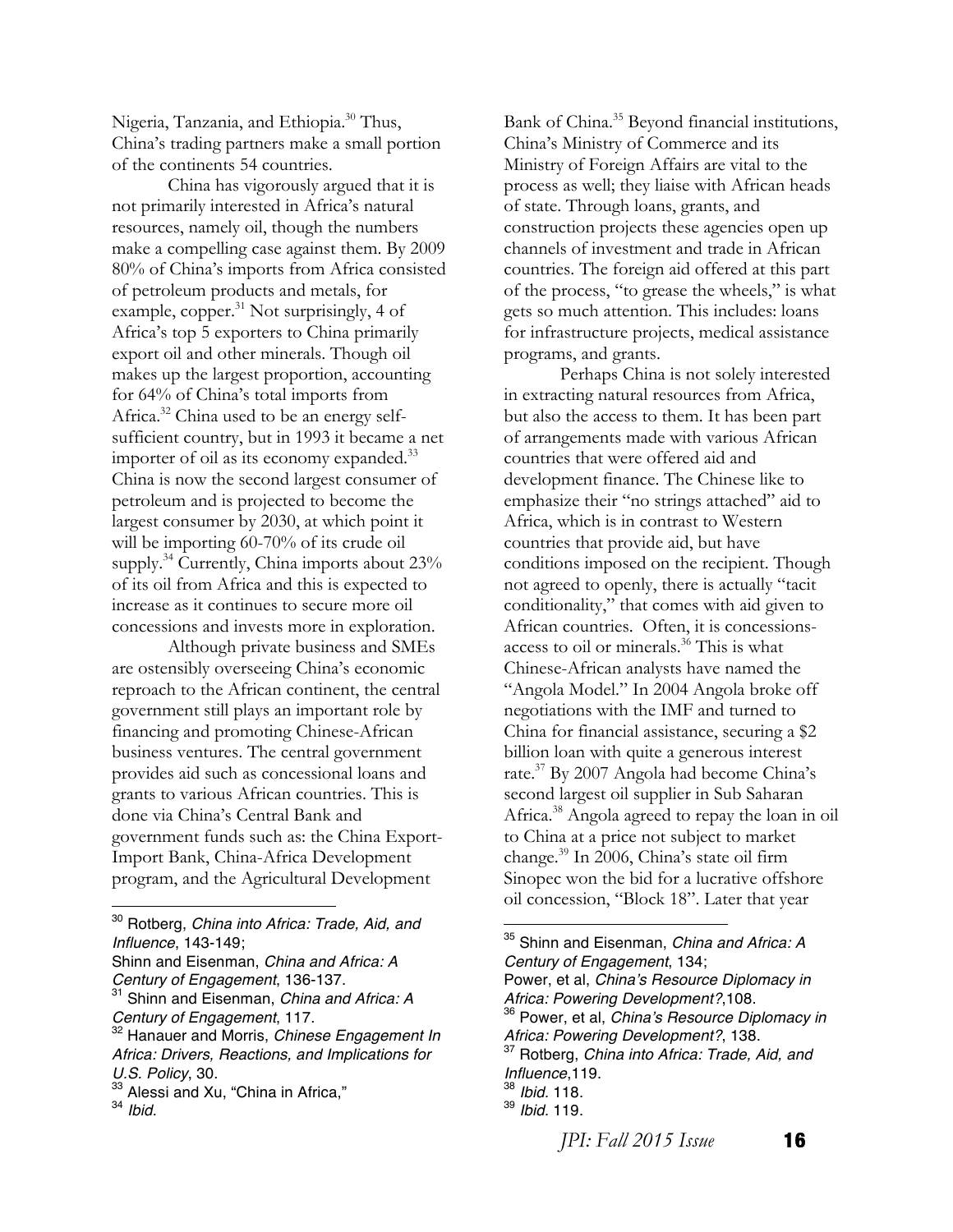when China's Premier Wen Jiabao visited Sudan he announced a supplemental \$2 billion dollar loan.40 This is not unique to Angola and this form of payment in resources is common as well for other African-Chinese agreements.

China is quick to point out that their relations with Africa are not a colonial or neocolonial endeavor because it has no significant military installments in Africa to speak of. Strictly speaking, China does not have military bases, but it has a growing presence on the African continent. Estimates of PLA forces in Africa are as high as 5,000 and China has high-level military engagements with 43 African countries.<sup>41</sup> It is increasingly common for military personnel from various African countries to go train and study in Chinese defense colleges.<sup>42</sup> Now, China has an extensive network of defense attaché offices, used to coordinate military contacts, in 1 out of 3 African countries.<sup>43</sup> These offices are most concentrated in African countries where China has significant commercial interests such as: Angola, South Sudan, Ghana, Nigeria, and South Africa.44 China is set to begin building its first military base in the key coastal country of Djibouti.45 China's military presence is also marked by their growing peacekeeping force, which are found in: South Sudan, Sudan (Darfur), the Democratic

 

Diplomacy in Africa: Powering Development? (Great Brittan: Palgrave Macmillan, 2012), 253. <sup>45</sup> AFP,"China 'Negotiates military base in

Djibouti," *Al Jazeera*, 5/10/2015, http://www.aljazeera.com/news/africa/2015/05/1 50509084913175.html.

Republic of the Congo, Liberia, Western Sahara, and the Ivory Coast.<sup>46</sup>

China's intentions need to be called into question despite the modest size and benign disposition of its armed forces in Africa. What Beijing does not mention is that China is also the largest arms supplier to Sub Saharan Africa, particularly small arms.<sup>47</sup> A steady flow of small arms into Africa over the years has fueled countless conflicts. China has no qualms about selling arms to questionable regimes either. China provides arms to Equatorial Guinea, a notoriously corrupt and cruel regime, even by Sub Saharan standards.<sup>48</sup> China has also been investing heavily in oil exploration in Equatorial Guinea. It even provided arms to South Sudan as it was carrying out its genocide in Darfur<sup>49</sup> and in 2011 they offered the Gaddafi regime weapons to help fight U.S.-NATO forces.

#### **ASSESSING CHINA'S INVESTMENT: LOOKING AT SOME FIGURES**

Both the Chinese and many of the their African partners claim their new relationship will help the African continent prosper, but the numbers show a complicated picture. Average annual growth was 5.7% from 2000-2010, when China began trading and investing substantially more with Africa. Average annual growth for the African

<sup>40</sup> *Ibid.* 120.<br><sup>41</sup> Marcus Power, et al, China's Resource Diplomacy in Africa: Powering Development? (Great Brittan: Palgrave Macmillan, 2012), 253. <sup>42</sup> Larry Hanauer and Lyle Morris, *Chinese Engagement In Africa: Drivers, Reactions, and Implications for U.S. Policy* (Washington, D.C. : Rand Corporation, 2014), 43.<br><sup>43</sup> Ibid.<br><sup>44</sup> Marcus Power, et al, China's Resource

<sup>46</sup> Mohsan Ali, "U.S. vs. China: Footprints in Africa," *Al Jazeera*, 6/2/2013,

http://www.aljazeera.com/indepth/features/2013/ 07/20137117422885596.html.<br><sup>47</sup> Colum Lynch, "China's Arms Exports Flooding

Sub-Saharan Africa," *The Washington Post*, 3/16/15,

https://www.washingtonpost.com/world/nationalsecurity/chinas-arms-exports-flooding-subsaharan-africa/2012/08/25/16267b68-e7f1-11e1- 936a-b801f1abab19\_story.html.<br><sup>48</sup> Hanauer and Morris, 47.

<sup>49</sup> Mark Caldwell, "SIPRI: 'China's Arms Trade With Africa At Times Questionable," *Deutsche Welle*, 3/16/2015, http://www.dw.de/sipri-chinasarms-trade-with-africa-at-times-questionable/a-18319346.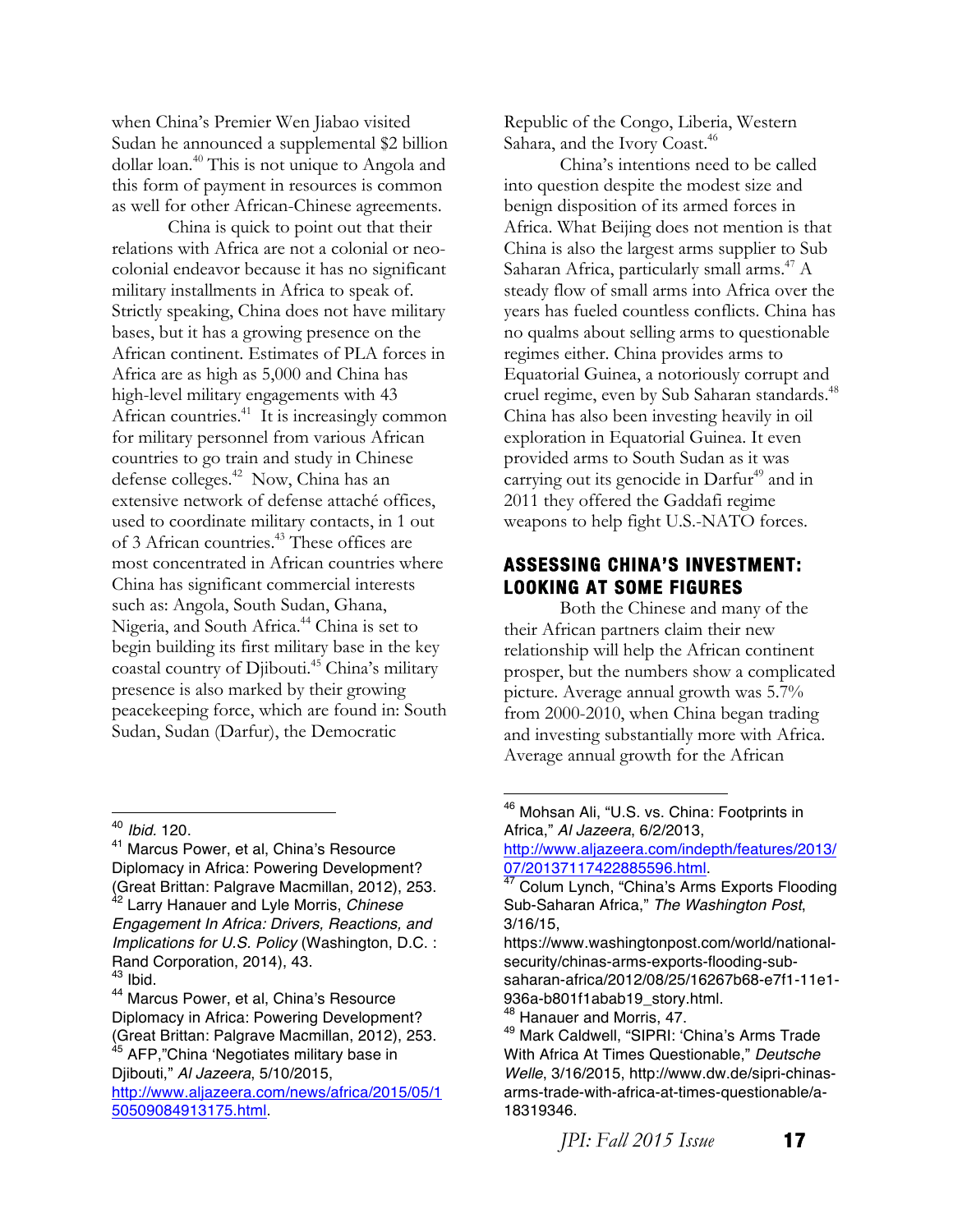continent over the last 2 decades has been 4.4% according to the World Bank.<sup>50</sup> Most growth over the last decade has been mainly by oil and mineral exporters such as Angola: 10.8% (2004-2013), Ghana: 7.6% (2004-2013), and Zambia:  $7.1\%$  (2005-2015).<sup>51</sup> For others that are not primarily oil exporters growth has not been spectacular despite being key trade partners with China. During the last decade or so, growth for South Africa has been on average under 5% and for Egypt around  $4.3\%$ <sup>52</sup> However, poverty trends indicate modest improvements. In 1990, 56.6% of Africans were living under the poverty line subsisting on \$1.25 or less per day. As of 2011 it had decreased to 46.8%.<sup>5</sup>

#### **EMERGING TRENDS AND HOW TO MAKE SENSE OF CHINA-AFRICA RELATIONS**

Chinese leaders have stressed that investments being made in the African continent are not just handouts, but rather for the purpose of helping to build up Africa's capacity. China's commercial investment and aid projects were supposed to offer both physical and human capital to the African continent. The FDI China provides is supposed to build up the African economy and increase self-sufficiency. Contrary to the claims of Chinese officials, the investments by design seem to perpetuate the conditions of Africa's human and physical infrastructure that keep the continent impoverished.

China's policies have not helped employ or train Africans, nor provide the

http://povertydata.worldbank.org/poverty/region/<br>SSA.<br>51 Ibid.

<sup>52</sup> World Bank: Africa Overview 2014,

 

necessary infrastructure. Most firms, even those in low pay, low skill sectors such as construction or mining, are hesitant to hire Africans.54 They claim that the locals are not qualified and they do want to train them either. Instead, contract laborers are brought in from China at 10 times the  $cost.^{55}$  The Chinese firms are going out of their way to not hire Africans. As noted previously, little of China's investment in Africa constitutes aid, thus there are less resources spent on educational and vocational training. Since the first FOCAC meeting in 2000, the total number of jobs and education initiatives pledged are in the tens of thousands.<sup>56</sup> This does not put a dent into the hundreds of millions in Africa that are unemployed or are seeking opportunities to acquire new skills for higher paying jobs, at least \$2 day.

Many question if the infrastructure being developed is really intended for the benefit of Africa. It seems that the infrastructure built so far is just to help Chinese companies import their cheap goods for sale in Africa and for state owned companies to move natural resources out.<sup>57</sup> China's aid mainly finances the building of roads, railways, and ports that mostly serve the needs of Chinese firms. What Africa really needs are telecommunications and energy infrastructure --Electricity is a pressing social and economic need; according to USAID 70% of people in Sub Saharan Africa are without adequate power.<sup>58</sup> However, these kinds of projects are costly and do not provide fast returns for developers. Also,

 

*JPI: Fall 2015 Issue* **18** 

<sup>&</sup>lt;sup>50</sup> World Bank, Poverty and Equity: Sub Saharan Africa, *World Bank*

http://www.worldbank.org/en/region/afr/overview

 $^{53}_{53}$  World Bank, Poverty and Equity: Sub Saharan Africa.

<sup>54</sup> French, *China's Second Continent: How A Million Migrants Are Building a New Empire in* 

<sup>&</sup>lt;sup>56</sup> Shinn and Eisenman, *China and Africa: A Century of Engagement*, 210,213.

*Rotberg, China into Africa: Trade, Aid, and Influence* (Cambridge: Brookings Institution Press, 2008), 73.<br><sup>58</sup> About Power Africa, *USAID*,

http://www.usaid.gov/powerafrica/about-powerafrica.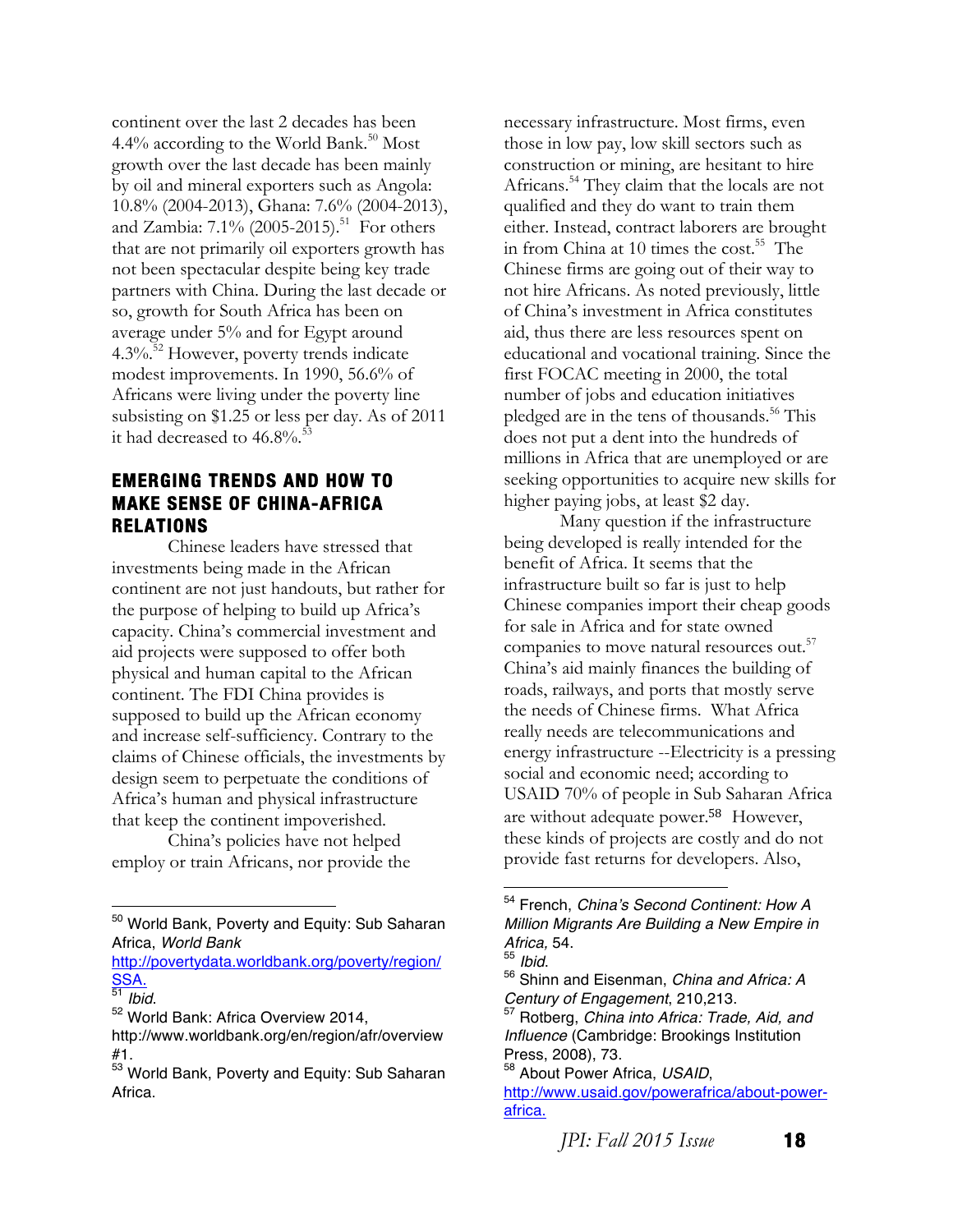Chinese investment has been used to build lavish public buildings and sports arenas. These "white elephants" serve no practical purposes, but are popular and help politicians score political points.<sup>59</sup> It also remains to be seen how the Special Economic Zones are going to help, which are mainly in being set up near ports and resource extraction points.

It is not clear what description best portrays contemporary China-African relations, but it is certain that it cannot be considered strictly exploitative and neocolonialism. Yes, China is interested in Africa's natural resources, but China is purchasing it from African countries and even providing social assistance as well. This is distinctly different from European countries that robbed Africa of its resources and inhabitants. Furthermore, China does not exploit African labor, as Chinese firms go to great lengths to avoid using African workers.

What we do know is that it is not a "win-win" relationship between China and the African continent. China has been adamant about respecting the sovereignty of its African partners, but the relationship it will have with its African partners is extremely asymmetrical. We must disaggregate our view of Africa. All 54 African countries do not work together and coordinate their foreign policy with China. Rather, they all have varying amounts of resources and forms of leverage when dealing with China. However, ultimately China will get its way. This is not to say China will be exploitative, but it is hard to say no to China. Very few African governments, even those getting a raw deal, will push back. In 2012, South African president Jacob Zouma spoke out about the asymmetry in trade with China.60 South Africa has a large trade deficit

59 Rachel Will, "China's Stadium Diplomacy," *World Policy Institute*, 2012,

 

with China and its textile industry has been decimated by cheap Chinese imports over the last decade. But little has changed and trade continues.

Despite some incidents of social unrest, there are no pervasive feelings of a "China problem" by Africans. There is little research on how Africans feel about the Chinese, but there is no evidence to support the claims by Western media and Chinese officials that anti-Chinese sentiments are common.<sup>61</sup> A 2007 study by Barry Suatman and Yan Hairong based on polling of university students in various African countries, showed that favorability of the Chinese varied markedly by country, that there was no "African consensus."<sup>62</sup> Though, economic relations seem to be a good barometer for support. Polls show that those in African countries that have a trade deficit with China will more likely express anti-Chinese sentiments and vice versa.<sup>63</sup>

Although China's economic influence in Africa has increased markedly over the last decade, it is still quite modest compared to the West. This needs to be considered when assessing whether or not Africa is becoming China's colony. In 1990, trade with China represented just 0.75% of Africa's total trade and today it less than 14%.<sup>64</sup> For China, trade with Africa accounts for less than 3% of its total trade.<sup>65</sup> China did not surpass the U.S. to become Africa's largest trading partner until 2009, and even then, the total stock of

<u> 1989 - Jan James James Barnett, fransk politik (d. 1989)</u>

*JPI: Fall 2015 Issue* **19** 

http://www.worldpolicy.org/journal/summer2012/

chinas-stadium-diplomacy.<br> $60$  Ed Cropley and Michael Martina, "Insight: In Africa's Warm heart, a Cold Welcome for Chinese," *Reuters*, 9/18/2012,

http://www.reuters.com/article/2012/09/18/usafrica-china-pushback-

idUSBRE88H0CR20120918.<br><sup>61</sup> Julia Strauss and Martha Saavedra, China and Africa: Emerging Patterns in Globalization and Development (United Kingdom: Cambridge University Press), 179.<br><sup>62</sup> *Ibid.* 186.<br><sup>63</sup> Hanauer and Morris, *Chinese Engagement In* 

*Africa: Drivers, Reactions, and Implications for U.S. Policy,* 61.<br><sup>64</sup> Shinn and Eisenman, *China and Africa: A* 

*Century of Engagement*, 116. <sup>65</sup>*Ibid*.